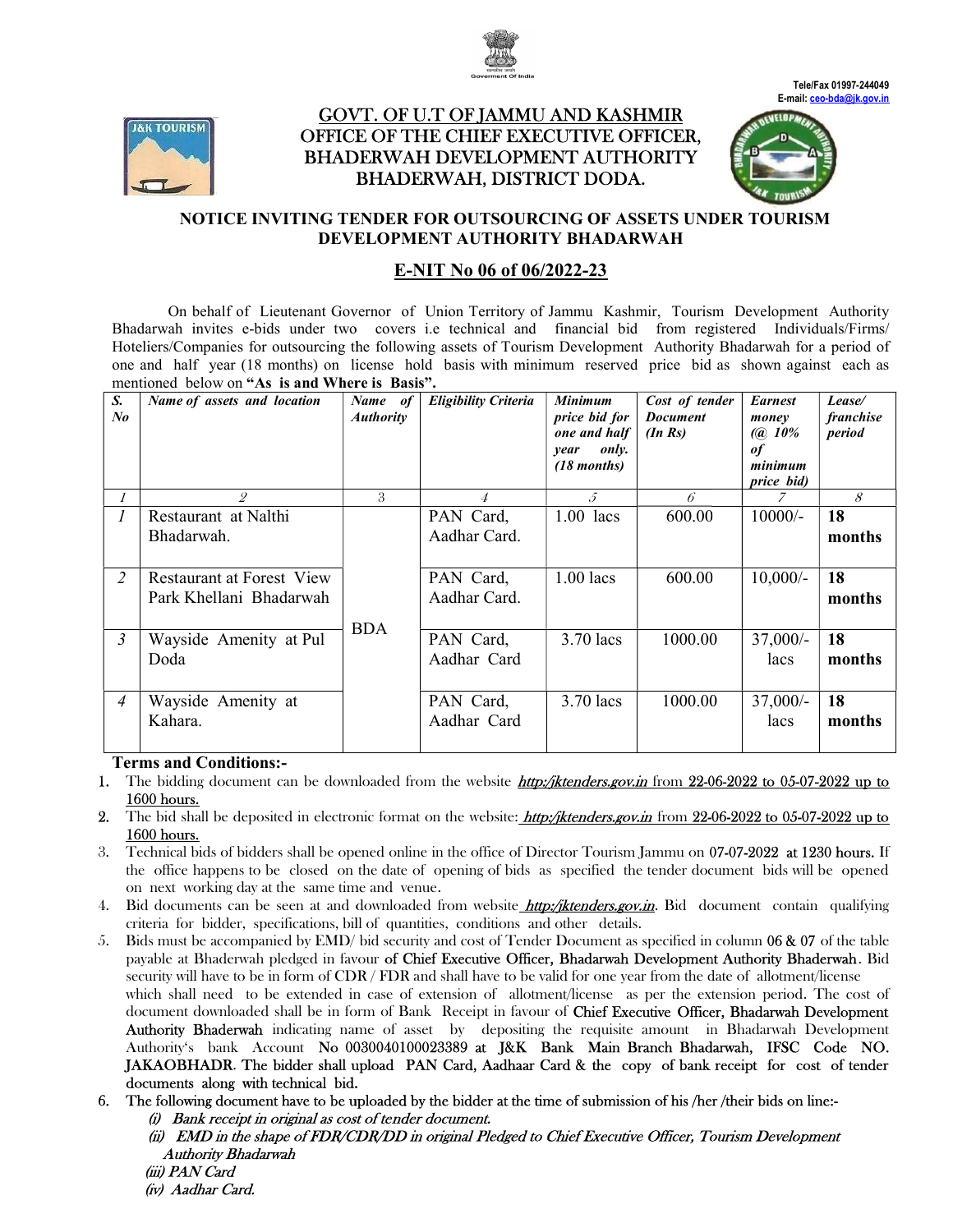- 7. Prospective bidders shall need to go through terms and conditions of the tender document & he/she shall need to abide by same after declared as H1. The submission of hardcopy to the office of Chief Executive Officer BDA is optional. Please note that the hard copy shall be used only for reference during evaluation of technical bids downloaded from eportal. Any document found in hard copy but not uploaded on e-portal shall not be considered for evaluation/decision with regard to technical bid.
	- 8. The expenditure incurred for agreement and other related issues including court fee, stamp duty etc shall be borne by the successful bidders.
	- 9. The successful bidder shall provide TIN No / GST registration within one month after the allotment letter is issued in his/her favour, otherwise the contract/allotment shall deemed to be cancelled without any further notice.
	- 10. The successful bidder shall need to pay the bided amount in advance in toto within seven days from the date of issuance of letter of information and to enter into agreement with CEO, BDA (or) any other officer authorized for the purpose with in stipulated period mentioned in LOI, otherwise the contract shall deemed to be cancelled without issuing any notice and all the deposited shall be forfeited
	- 11. The successful bidder/allottee/licensee shall need to keep the respective asset (s) fully functional throughout the year. In case any asset is found to be closed/locked/non functional by Chief Executive Officer , Bhadarwah Development Authority (or) any other officer/official authorized for inspection of assets for a period exceeding seven days, the Chief Executive Officer , BDA after proper enquiry shall have right to cancel the contract (or)/and to take over the possession of asset/work immediately without issuing any notice in the matter and in such case no refund shall be made, further all the dues shall be forfeited.
	- 12. The tenderer/Authorized signatory of the company/firm should sign at the bottom space of the pages of the tender document.
	- 13. The successful bidder who gets the property allotted shall have to work exclusively for the promotion of Bhadarwah as tourist destination.
	- 14. The earnest money deposit in the shape of CDR of successful tenderer shall be released only after the contract period is over and will not carry any interest.
	- 15. Earnest money deposit of the successful bidder shall be forfeited in the event of withdrawal of his bid before the bid validity period or in the event of failure of the successful bidder to furnish the bid security or to execute the agreement within the specified period. In addition to the forfeiture of earnest money deposit steps to be taken to blacklist the defaulters.
	- 16. The Earnest Money Deposit in the shape of CDR of unsuccessful tenderers will be released after a decision taken on the tender.
	- 17. The tender shall be valid for 90 days from the date of opening of Price Bid.
	- 18. During evaluation of bids, the Committee may, at its discretion, ask the bidder for clarification of his bid.
	- 19. The Committee will scrutinize the bids to determine whether they are complete, whether any computational errors have been made, whether required sureties have been furnished, whether the documents have been properly signed, and whether the bids are generally in order. Bids from Representatives, without proper authorization from the tenderer shall be treated as non-responsive.
	- 20. No bidder shall contact the Chief Executive Officer or any other officer/official of Bhadarwah Development Authority on any matter relating to its bid from the time of bid opening till the contract is awarded.
	- 21. Any effort by a bidder to influence the Chief Executive Officer, Bhadarwah Development Authority, Bhadarwah in bid evaluation, bid comparison or contract award decisions may result in rejection of his bid.
	- 22. The committee reserves the right either to accept or reject any or all the tenders at any time prior to awarded of contract without assigning any reason thereof.
	- 23. The successful bidder will have to enter into an agreement with this authority as per the license deed & other terms and conditions depicted in the NIT/Tender document
	- 24. During the lease period any damage to the infrastructure or furniture or Parks and Gardens shall be the sole responsibility of the allottee to get the same damages restored as per the specified specifications of BDA.
	- 25. The allotment shall be on "as and where basis" Successful bidder shall need to renovate /strengthen the asset(s) at his/her own cost which includes Parks & Gardens, Children Parks & all other assets except Herbal Garden. The seedlings of season flowers however shall be supplied by BDA for plantation by the Contractor. However, he/she shall not be permitted to carry out any major/minor alternation without written permission from Chief Executive Officer Bhadarwah Dev Authority.
	- 26. The successful bidder shall need to enter into agreement with Chief Executive Officer, Bhadarwah Dev Authority (or) any other officer authorized for the purpose before taking possession of building after payment of bid amount in total.
	- 27. All sections, permissions, no objections, letters of intent, consents, licenses, clearances, approvals etc, shall be obtained by the franchisee at his cost and such document shall be kept effective and in force at all material times.
	- 28. The successful bidders has to be vacate the asset allotted to him after 18 months (outsourced period) , In case the asset remain with allottee after allotted period Bhadarwah Development Authority shall charge 2 times extra per day from the allottee as per his bid and his CDR shall be forfeited.
	- 29. In case of termination by the contractor, the earnest money and bank guarantee money shall not be refunded by the Bhadarwah Development Authority Bhadarwah at all to the Contractor.
	- 30. In any case of any complaint (s) by the visitors / tourists or otherwise for not providing proper service/ non maintenance of area /assets or any other negligence on the part of allotee, Chief Executive Officer Bhadarwah Development Authority or any other officer/ official authorized for the purpose by Chief Executive Officer Bhadarwah Dev. Authority ,shall have right to impose penalty(ies) up to Rs 10,000/= (Ten Thousand) on spot, depending upon intensity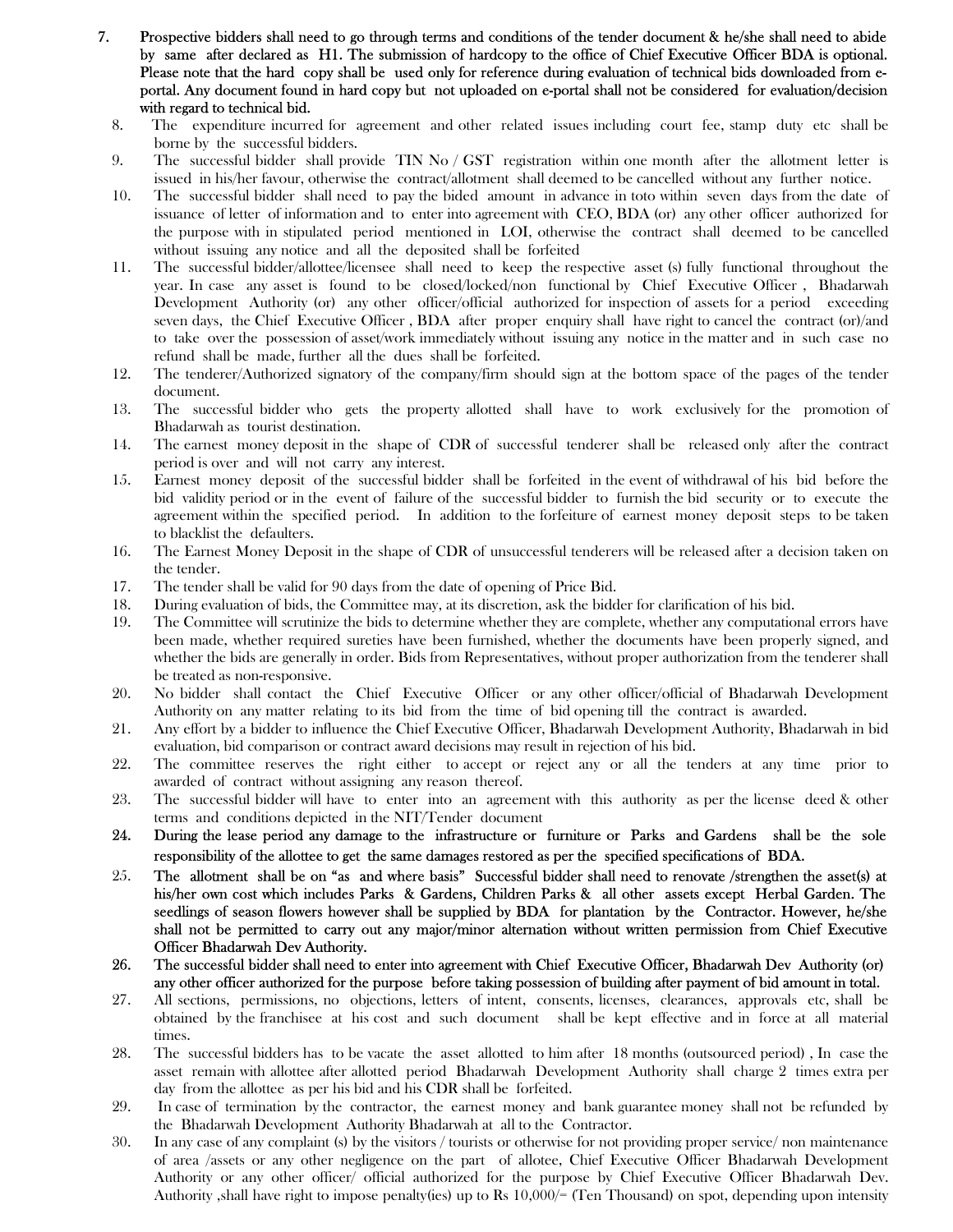of offence/compliant or to cancel/terminate the contract by issuing only one notice/explanation and not receiving satisfactory reply, to terminate the contract immediately without any notice/explanation letter depending upon the intensity of offence or all aforesaid actions/penalties. In all such case(s); the earnest money deposited or any other due on part of allottee shall be forfeited, besides any one or all the aforesaid penalties.

- 31. That the contractor shall fully & solely liable to pay Income tax, sales Tax or other Taxes imposed by the Central/State Government, Local Authority or any claim raised against the Bhadarwah Development Authority on demand.
- 32. That the contractor shall not employ to work in the said assets any persons suffering from any contagious or infectious disease. For this purpose the Contractor shall obtain a medical certificate for each of its employee from the Hospital/Medical Practitioner when asked to do so, further the allottee shall need to submit the list of employees working / engaged for the purpose along with Police verification report individually.
- 33. That the Contractor shall fully & solely responsible for the implementation of various labour legislations such as J&K Job/Labour & Commercial Establishment Act, Minimum Wage Act, E.S.I Act, E.P.F Act Rules and By Laws of various Local Bodies/Govt. and he shall be responsible to fulfill the requirements prescribed therein and maintain proper record there and is solely responsible for any violation thereof and in case the contractor is saddle with any liability on account of such failure on the part of the Contractor, the Contractor shall indemnify the Bhadarwah Development Authority to the extent of such liability. Further the Bhadarwah Development Authority shall have no liability whatever to such employee nor the employees shall have any claim for employment in the Bhadarwah Development Authority on premature termination or on expiry of the contract period.
- 34. That the Contractor shall have to strictly comply/abide by all the existing and future rules & regulations of Bhadarwah Development Authority and or provision of J&K, Authorities Act & Rules, by Law & Regulation made there under.
- 35. That the contractor shall have to use the asset solely for the purpose for which the contract is given.
- 36. The contractor shall not alter the original shape of the structure of the premises and shall be liable to pay the BDA on demand and keep it indemnify against any loss damage or penalty which may be imposed by the Bhadarwah Dev. Authority
- 37. That the Contractor shall not sublet either the whole asset or a portion of the same to any other third party. In case of any subletting, the contract shall deemed to be cancelled immediately.
- 38. Under no circumstances alcoholic drinks and other intoxicants shall be served or allowed to consume in and around the assets.
- 39. That the Contractor shall not any time so cause or permit any nuisance in or around the said assets which shall cause unauthorized inconvenience or disturbance to the occupies or any other properties in the neighborhood.
- 40. That the Chief Executive Officer, Bhadarwah Development Authority reserves the right to cancel the contract either on the basis of performance or if the party violates any of the conditions as laid down in the agreement.
- 41. That if the contractor fails to deposit the amount in toto within one week of due time his contract shall be terminated without any notice and assets /function will be taken by the authority instantly and his CDR shall be forfeited.
- 42. That the contractor shall have to maintain cleanliness & hygiene of the premises and its surrounding areas at their own cost.
- 43. That the Contractor will only use commercial gas burners or Electric gadgets for cooking.
- 44. That the contractor shall make the adequate provisions for fire protection, safety fire fighting arrangements as may be prescribed by Chief Fire Officer of Bhadarwah or standard practice prevailing in Jammu or prescribed by any other authority on this behalf at its own cost.
- 45. That the contractor shall not store any inflammable materials in the premises which may expose it to the risk of a possible fire explosion.
- 46. That the contractor will have to serve local food/cuisine in the premises and shall use only preferably bio-degradable crockery in the unit. Dish washing should be done in the kitchen pantry area nowhere else.
- 47. That the successful bidder has to deploy sufficient number of employees with uniform for smooth running, up keeping and parking at the allotted assets.
- 48. The Contractor shall have to display rate list of items sold or serviced by him for which the rate shall be fixed by the Chief Executive Officer Bhadarwah Development Authority and shall be binding on the contractor.
- 49. The contractor should employee trained hotel Management persons for cooking, Catering and other services.
- 50. Any damage to the property will invite penalty amounting to double of cost of damages or replacement of the same.
- 51. In case of any laxity in the smooth running of the job or complaint received the contract will be terminated without giving any notice.
- 52. That any other terms and conditions which are not specifically mentioned herein above may be added or incorporated in future, subject to mutual consent of both the parties hereto in consonance with the terms and conditions of this agreement.
- 53. The contractor shall provide the certificate from police department for non involvement in antisocial and anti national activities to be issued not below the rank of gazette officer.
- 54. That on expiry of the contract or premature termination, the contractor shall hand over the peaceful possession of the asset and clear all dues.
- 55. After completion of contract period bidder shall need to handover the assets viz a viz building sanitary fitting, electrical items, furniture and furnishing etc in the same condition as it was at the time taken over of premises. In case of any damages or repair or otherwise the bidder / allottee shall need to pay the amount / deposit to expenditure incurred by BDA to get the said assets repaired to make it in a working condition.